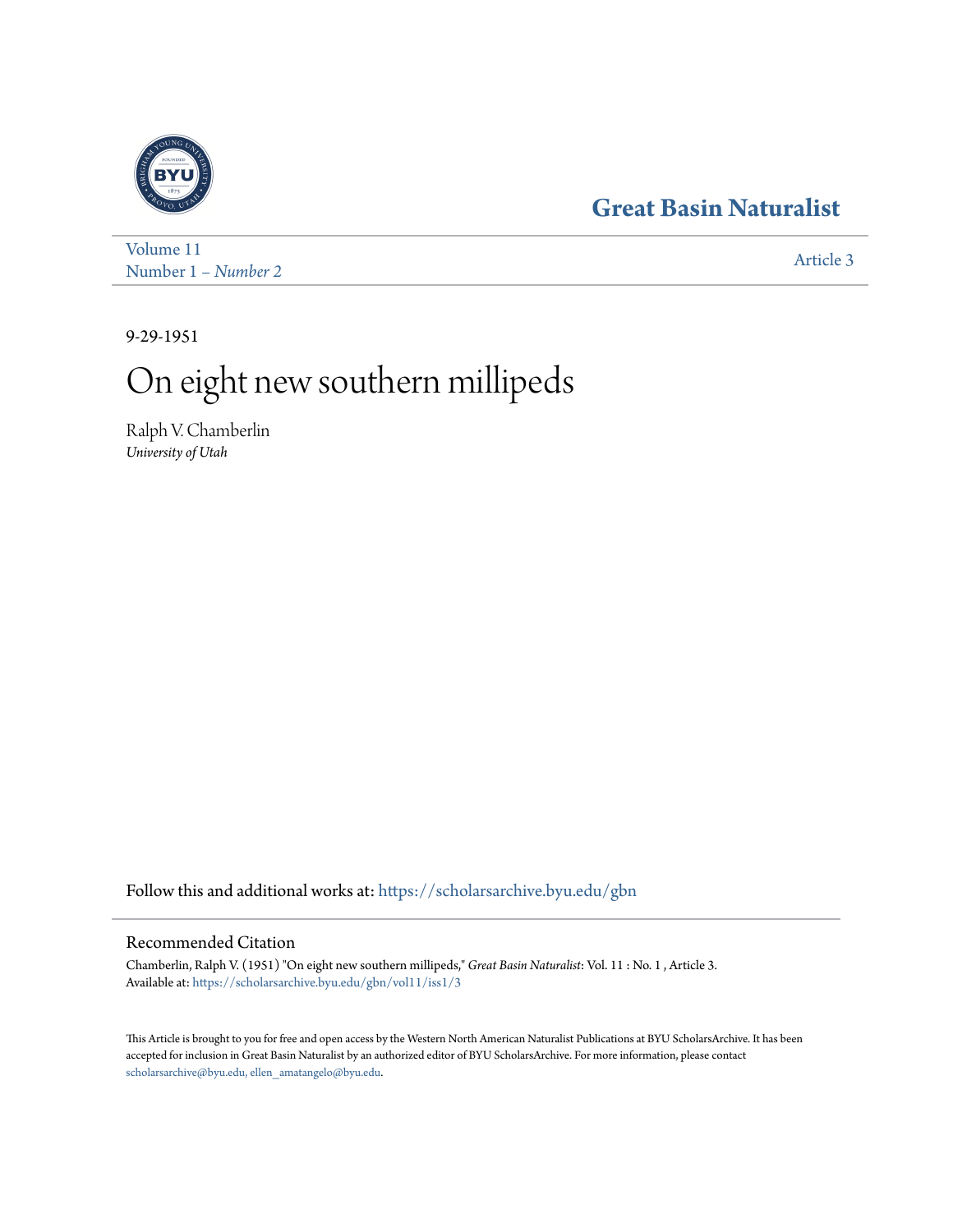#### ON EIGHT NEW SOUTHERN MILLIPEDS

RALPH V. CHAMBERLIN Emeritus Professor of Biology University of Utah Salt Lake City, Utah

The new millipeds described in the present paper were detected in the course of a study of <sup>a</sup> collection made by Hugh Hanson, now of the Arizona State College at Tempe, chiefly in June and July of 1947. With the exception of the type of *Pseudotremia han*soni, which was taken at Pineville, Ky, the specimens were all taken near Gatlinburg, Tenn., in the Smoky Mts. <sup>I</sup> wish here to express my thanks to Mr. Hanson for the privilege of examining his interest ing collection and for his patience in awaiting a delayed report on it.

#### Family PARAIULIDAE

#### UROBLANIULUS EXUL Chamberlin, new species

General color dark brown, without definite annuli or other markings, but each tergite becoming darker toward its caudal margin; last tergite and anal valves nearly black. Head dark above, with a pair of light spots between antennae; paler on lower part of face. Antennae nearly black. Legs colorless.

Stipes of mandibles in the male only moderately produced at distal corner.

Collum with anterolateral corner widely rounded; a single straight sulcus just above margining sulcus on each side.

Tergites smooth and shining above, only minutely punctate. Segmental sulcus sharply impressed, not excurved at level of the repugnatorial pore which is well removed from it.

Form of cauda as shown in fig. 1.

The features of the gonopods are shown in figs. 2 and 3.

Diameter of male holotype, 1.8 mm.

Locality: Tenn.: Gatlinburg Cove, July 22, 1948.

A paratype taken at the same place on June 13, 1947, is lighter in color than above given for the holotype and shows a series of black spots along the sides over the repugnatorial glands and some cross-striping above.

This species, and the closely related *fumans* (Chamb.) occurring in the same region, differ from *canadensis*, the generotype, super-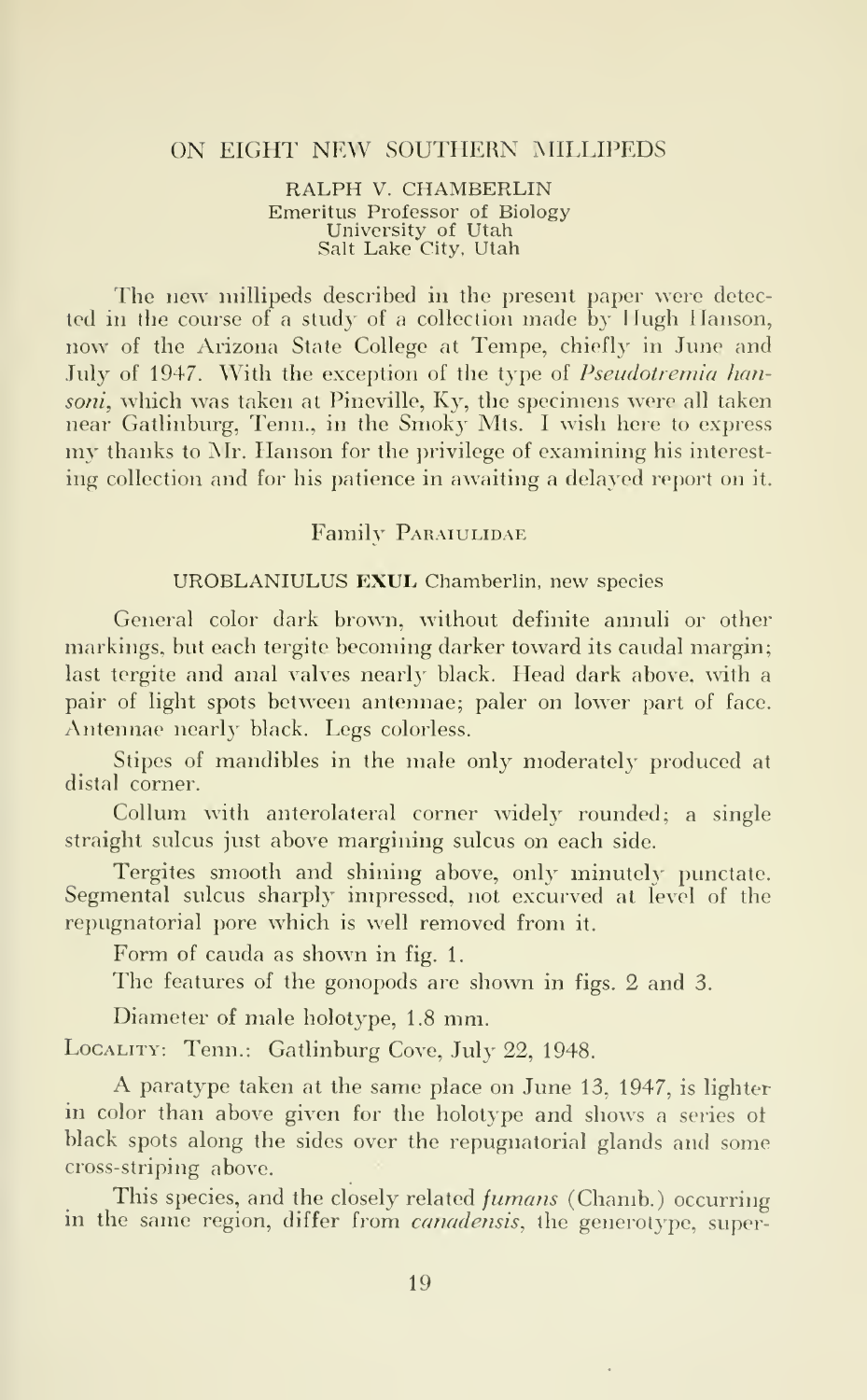

Fig. 1. Uroblaniulus exul, n. sp. Anal tergite viewed from the side. Fig. 2. The same. Anterior gonopods, cephalic aspect.

- Fig. 2. The same. Anterior gonopods, cephalic aspect.<br>Fig. 3. Posterior gonopods, caudal aspect.
- Fig. 3. Posterior gonopods, caudal aspect.<br>Fig. 4. Uroblaniulus dixinus, n. sp. Anal t
- Fig. 4. Uroblaniulus dixinus, n. sp. Anal tergite, lateral view. Fig. 5. The same. Anterior gonopods, caudal aspect.
- 

ficially in the less strongly uncate cauda. In the gonopods they differ from that species in the longer coxites of the anterior pair and in the much longer, more spine-like process from the mesal margin of the principal branch of the posterior pair.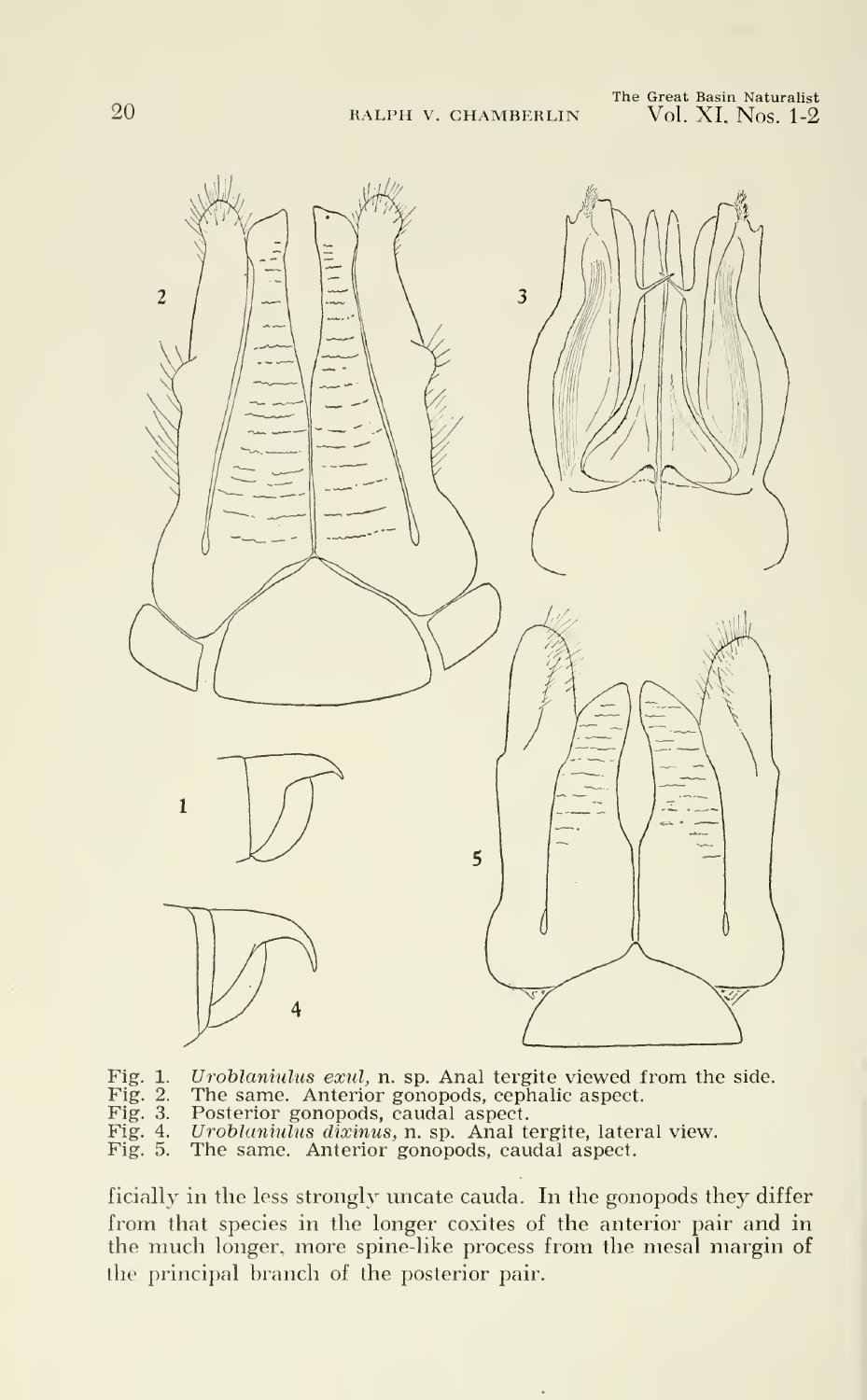#### Sept. 29, 1951 ON EIGHT NEW SOUTHERN MILLIPEDS 21

#### UROBLANIULUS DIXINUS Chamberlin, new species

Differing from *fumans* and *exul*, the two other species of the genus known to occur in the Smoky Mt. area, in the larger, more strongly uncate cauda, as represented in fig. 4, which may be contrasted with fig. 1, representing the Cauda of exul, to which that of fumans is similar. It also differs from those species in the shorter, proportionately broader coxal plates of the anterior gonopods and in the broader distal ends of the telopidites.

Anterior gonopods of form shown in fig. 5.

The type specimen of this species is strongly annulate, there being across dorsum of each tergite a blackish stripe behind the sulcus, this stripe narrowing and fading out down each side and above leaving a light colored caudal border; across the dorsum in front of the sulcus a dark band enclosing light spots. Sides light. Legs dusky over a yellowish background. Antennae black. Last tergite and anal valves black.

Diameter, 1.8 mm.

Locality: Tenn.: Gatlinburg. July 2, 1947.

#### Genus TENIULUS Chamberlin, new

Characterized by having the mesal blade of the posterior gonopods partly sheathed by the major branch, with its free end normally resting on a pilose lobe from the mesal margin of the principal branch on the opposite, ectal, side of which typically shows a retrorse process or barb. Associated with each gonopod on its mesal side are two strongly setiferous processes of which the posterior is the longer, the setae very long. Coxal plates of anterior gonopods distally ac uminate and typically exceeding the telopodites in length. Cauda produced and more or less uncate as in Uroblaniulus.

GENEROTYPE: Teniulus parvior Chamberlain, new species.

The genus includes also T. setosior, described below.

#### TENIULUS SETOSIOR Chamberlin, new species

In coloration this is normally a strongly annulate form, showing apale caudal border on each tergite in front of which is a brown to chestnut annulus; in front of the sulcus across dorsum a blackish band enclosing a series of light dots. Last tergite and anal valves black. Antennae usually nearly black. Legs brown or dusky over a yellowish background. Head with the usual black areas between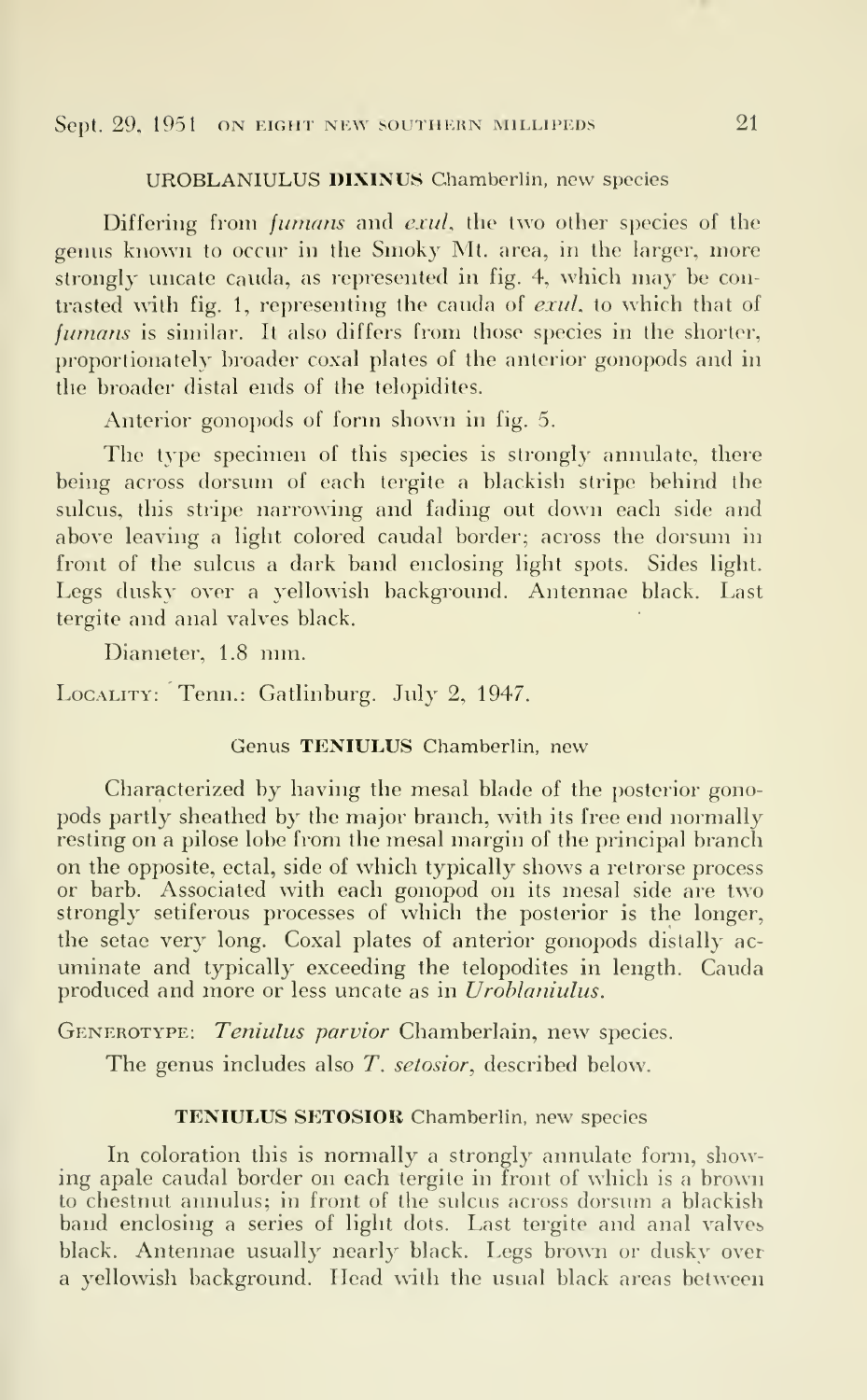The Great Basin Naturalist Vol. XI, Nos. 1-2

eyes and extending down between antennae where it encloses a pair of rather large light spots.

The stipes of mandibles are shown in fig. 6.

From the closely related T. parvior readily distinguished in having the cauda more strongly uncate, this near its middle being bent down in the vertical direction as shown in fig. 7.

Gonopods as represented in figs. 8 and 9. In the anterior pair it will be noted that the coxites are more slender and more prolonged than in parvior.

This is <sup>a</sup> slender form in which the male is about 1.6 mm. in diamenter, the female 1.8-1.9 mm.

Locatury: Tenn.: Gatlinburg.



Fig. 6. Teniulus setosior, n. sp. Stripes of right manible, lateral view. Fig. 7. The same. Anal tergite, lateral view.

- Fig. 8. The same. Anterior gonopods, cephalic aspect.
- Fig. 9. The same. Posterior gonopods, caudal aspect.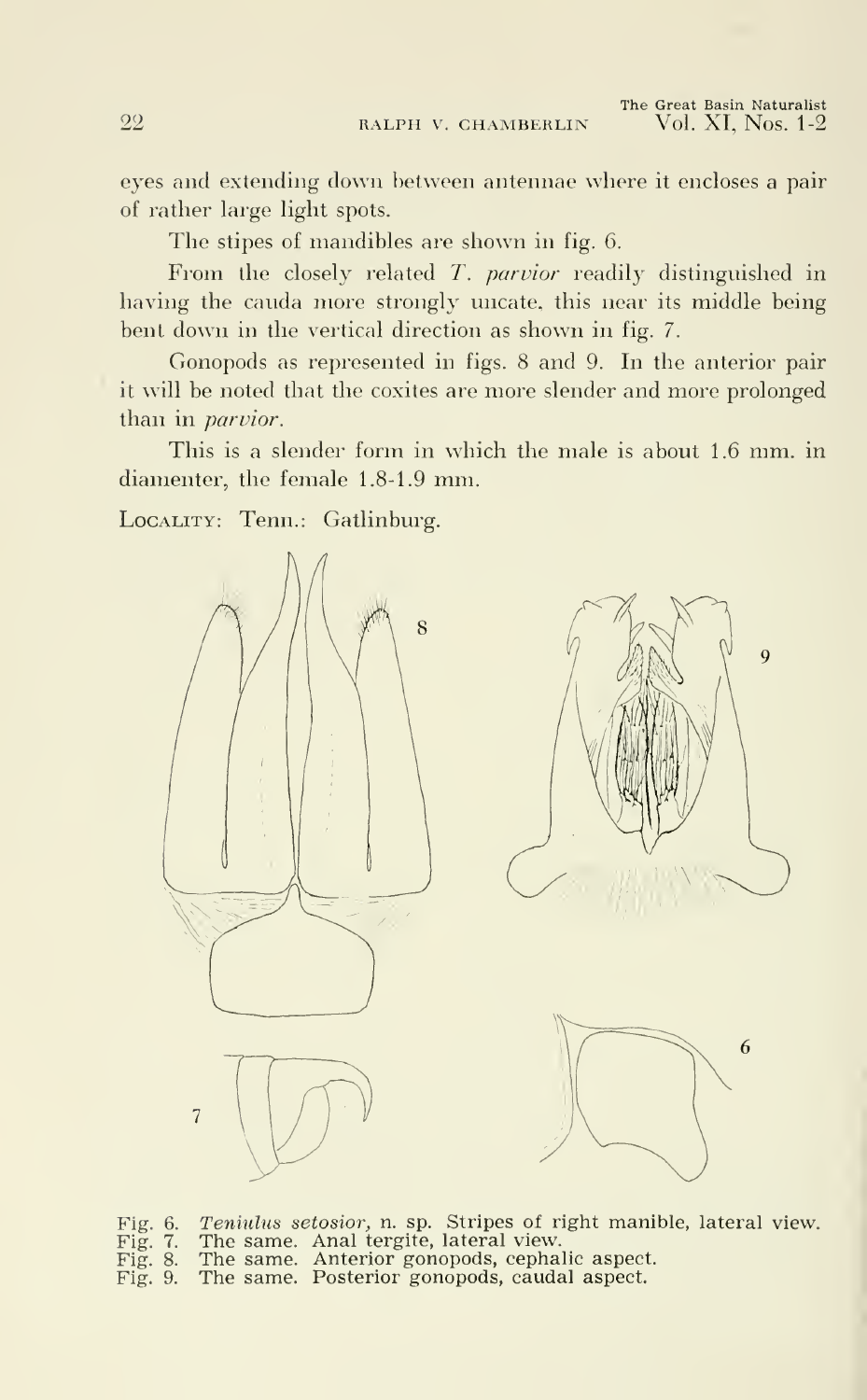The male holotype was taken July 27, 1947 in the oak-chestnut area. Three females were taken in "grassy bald" on July 2, 1947.

TENIULUS PARVIOR Chamberlin, new species

Color pattern nearly as in *setosior*. From that species readily distinguishable by its smaller size and the form of the cauda, this being straight over most of its length and bent down only toward the distal end as shown in fig. 10.

Gonopods as represented in figs. 11 and 12.

Diameter, <sup>1</sup> to 1.5 mm.

LOCALITY: Tenn.: Gatlinburg.

About twenty specimens, partly immature and mostly females, taken June 21, 1947 in "grassy bald", also three specimens, including the male holotype, taken June 18, 1947 in "spruce-fir."



Fig. 10. Teniulus parvior, n. sp. Anal tergite, lateral view.<br>Fig. 11. The same. Anterior gonopods, cephalic aspect. Fig. 11. The same. Anterior gonopods, cephalic aspect.<br>Fig. 12. Left posterior gonopod, cephalic aspect. Left posterior gonopod, cephalic aspect.

#### Genus SHOSHONIULUS Chamberlin, new

Differing from the related Uroblaniulus and Teniulus in the large bent telopodites of the anterior gonopods and especially in the posterior gonopods which apparently lack seteferous lobes and the anterior branches of which meet at the mesal line.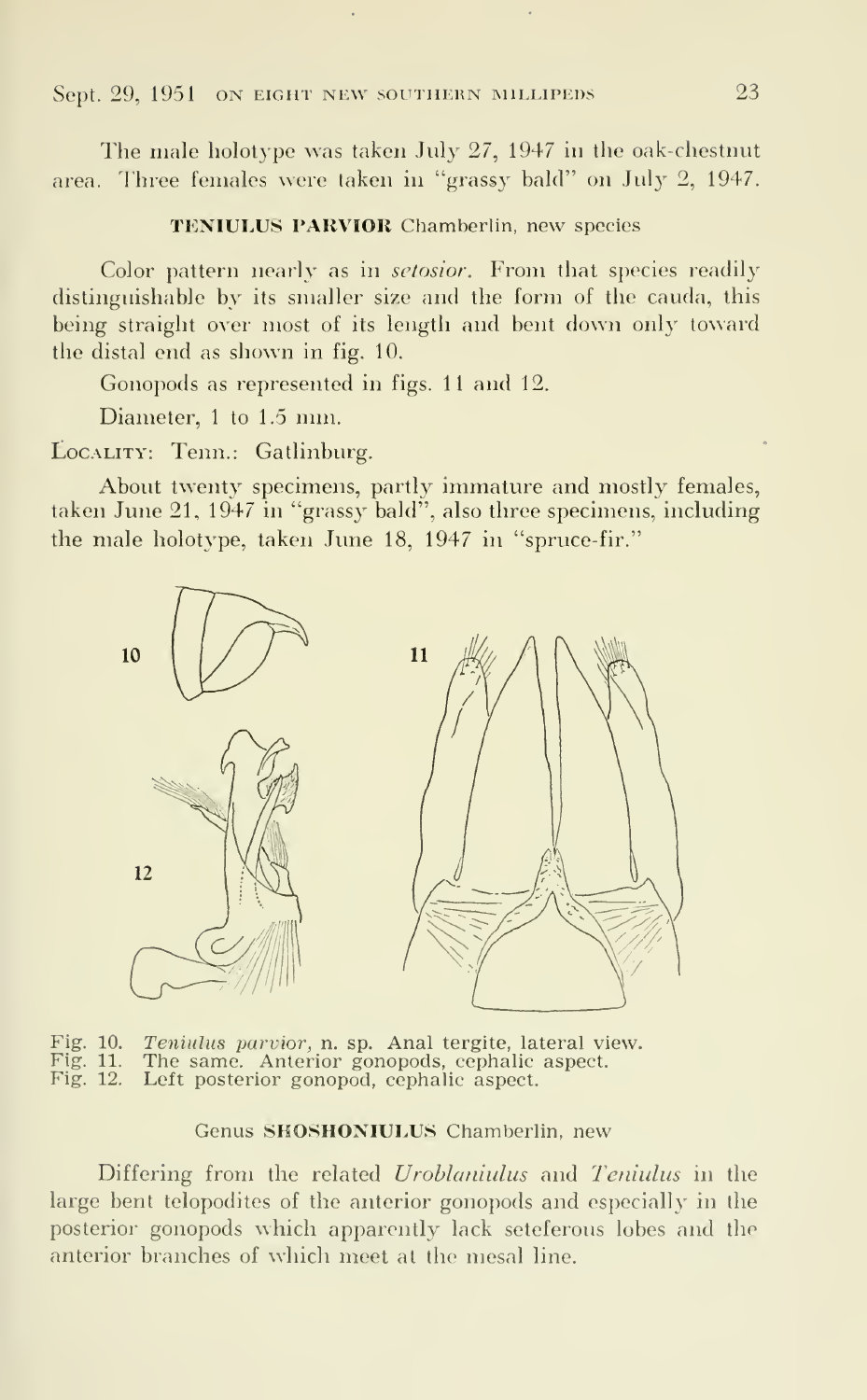Generotype: Sailus atlantus Chamberlin

In addition to Shoshoniulus idahoanus, Saiulus atlantus, would seem to conform to this genus.

#### Family CONOTYLIDAE

#### TRICHOPETALUM MONTIS Chamberlin, new species

Of a dilute yellowish color, the legs colorless.

Ocelli black, forming a lunate patch; typically 9 in number, arranged in two series, with six in the upper row and three in the lower. Antennae with first four joints slender, the fifth abruptly clavately much thickened; third and fifth joints longest. (See fig. 13).

The distinctive features of the male gonopods and of the ninth legs are shown in figs. 14 and 15.

Length, about 4.5 mm.

LOCALITY: Tenn.: Gatlinburg.

A male taken in grassy area July 18, <sup>1947</sup> and <sup>a</sup> male in sprucefir area July 11, 1947.



- Fig. 13. *Trichopefalum monti*s, n. sp. Antenna.<br>Fig. 14. The same. A gonopod, anterolateral view.
- Fig. 15. The same. A ninth leg of male, anterior aspect. Fig. 16 Borarja monticolene, n. sp. Right gonopod, preaxial view.
-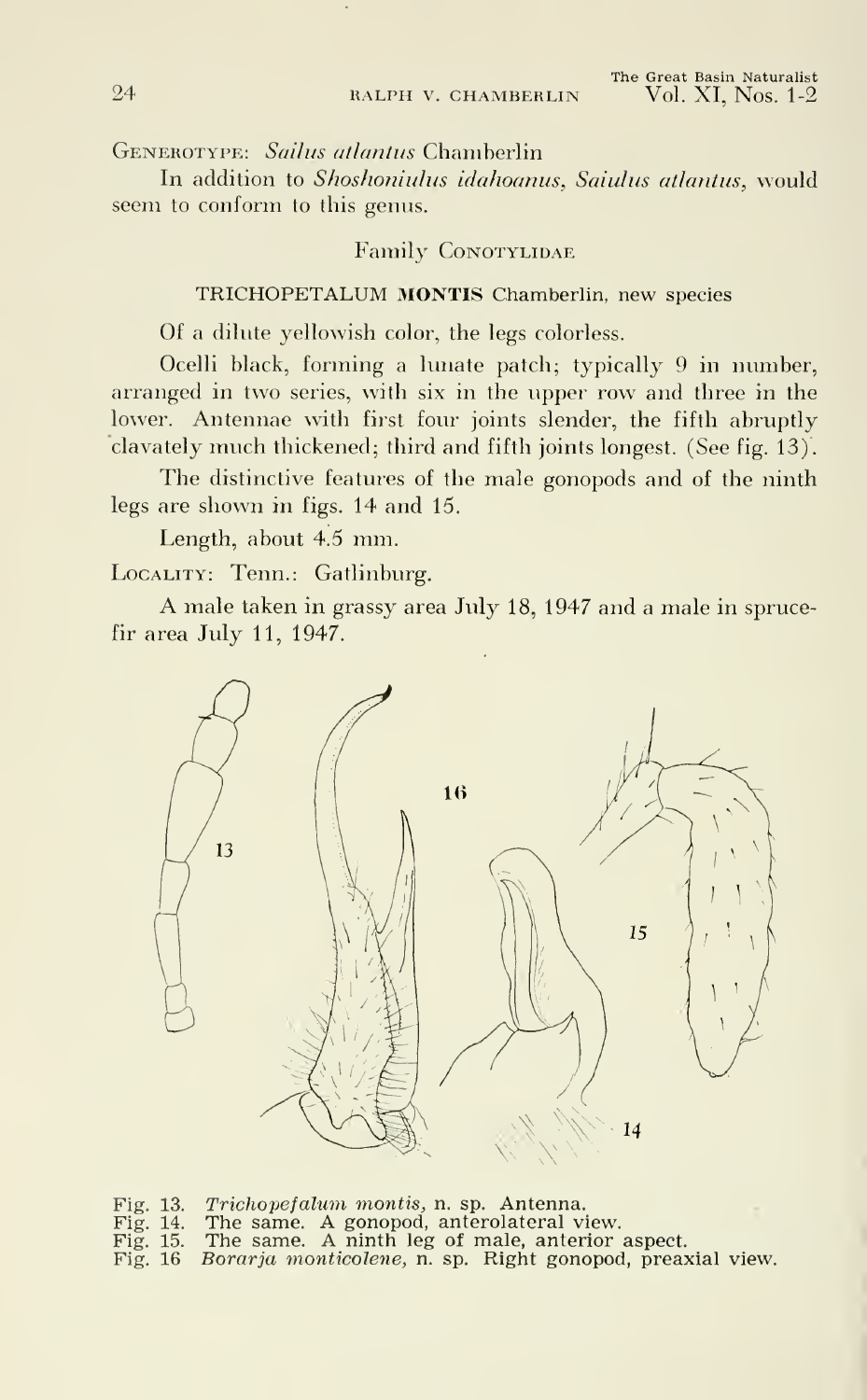In arrangement of ocelli similar to T. lunatum Harger, the generotype, but in the structure of the gonopods quite distinct from tliat and others so far known.

#### Family CLEIDOGONIDAE

#### PSEUDOTREMIA HANSONI Chamberlin, new species

Color horn brown, paler on lower part of sides and in an areolate spot mesad of each shoulder in each tergite and in a stripe along median sulcus; prozonites more greyish. Legs yellow, with tarsi darker, brownish.

Body less fusiform than usual, being of nearly uniform width from sixth to twentieth segment.

Ocelli about 21 in number, arranged in five definite series parallel with vertex of head; e.g., 6,5,5,3,2, from above downward.

Collum margined anteriorly, thickened below each lateral angle.

Shoulders of the following segments prominent in the more anterior ones, gradually decreasing to the twenty-sixth segment. Lateral striae conspicuous on all segments except the last few where they are obsolete. Tergites of first three segments essentially smooth. Beginning on fourth tergite a few longitudinal, narrow and keel-like tubercles mesad of each shoulder, these tubercles becoming more numerous in going caudad. and in the middle region forming several irregular transverse series, the anterior of which extends mesad to the middle line or, on more caudal segments, to the submesal seti gerous tubercle on each side. Tubercles present on all tergites to the twenty-sixth, the 27 to 29th tergites more simply longitudinally rugose over the posterior portion.

Length, 29 mm.; width. <sup>3</sup> mm.

LOCALITY: Kv.: Pineville. One female taken July 10, 1947.

Differing from carterensis Bollman, in having the dorsal tubercles elongate, ridge-like and of variable size instead of rounded tu bercles of nearly uniform size. Differing from simulans Loomis, a similarly large species, in the somewhat more numerous and more regularly arranged ocelli, in the more strongly compressed, ridgelike tubercles, and apparently in coloration.

#### PSEUDOTREMIA FRACTA Chamberlin, new species

Dorsum and antennae light brown or grayish brown; mesad of each shoulder the usual light mottled area. Legs pale.